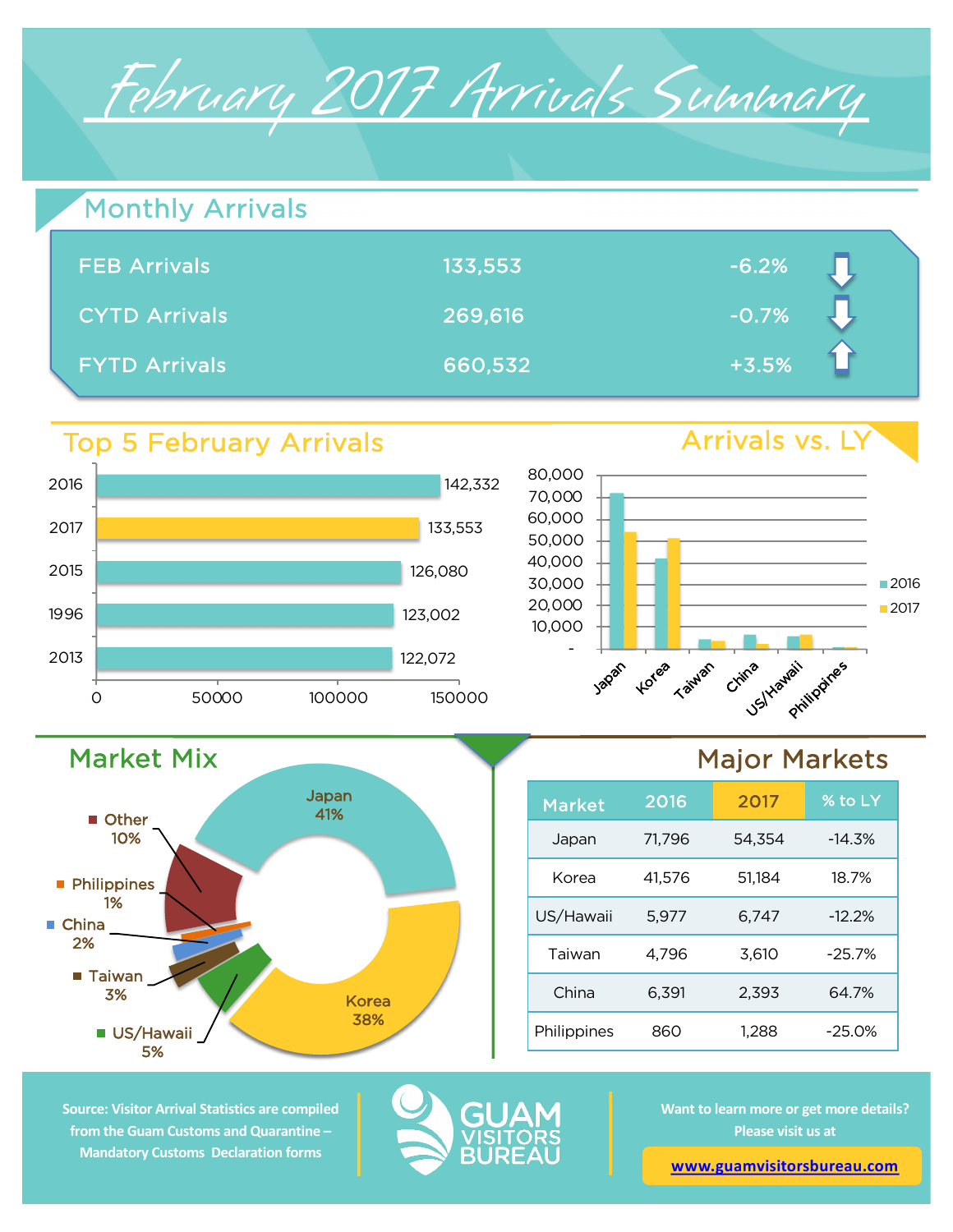#### **Visitor Arrival Summary February 2017**



|                                        | Feb-16  | Feb-17  | % from LY |
|----------------------------------------|---------|---------|-----------|
| Civilian Air Arrivals <sup>a</sup>     | 133.188 | 121.952 | $-8.4%$   |
| Civilian Sea Arrivals <sup>a</sup>     | 65      | 2.122   | 3164.6%   |
| Armed Forces Air Arrivals <sup>a</sup> | 2.079   | 3.054   | 46.9%     |
| Armed Forces Sea Arrivals <sup>a</sup> | 7.000   | 6.425   | $-8.2%$   |
| <b>TOTAL VISITOR ARRIVALS</b>          | 142.332 | 133.553 | $-6.2%$   |

| <b>ORIGIN OF AIR ARRIVALS (Civilian &amp; Armed Forces)</b> | Feb-16         | Feb-17         | % from LY |
|-------------------------------------------------------------|----------------|----------------|-----------|
| <b>JAPAN</b>                                                | 71,796         | 54,354         | $-24.3%$  |
| Kanto (Tokyo)                                               | 33,294         | 26,813         | $-19.5%$  |
| Chubu (Nagoya)                                              | 10,276         | 6,691          | $-34.9%$  |
| Kinki (Osaka)                                               | 14,889         | 9,619          | $-35.4%$  |
| Koshinetsu                                                  | 1,683          | 1,331          | $-20.9%$  |
| Hokuriku                                                    | 1,273          | 1,016          | $-20.2%$  |
| Tohoku                                                      | 2,824          | 2,217          | $-21.5%$  |
| Kyushu                                                      | 2,677          | 2,589          | $-3.3%$   |
| Chugoku                                                     | 1,706          | 1,377          | $-19.3%$  |
| Hokkaido                                                    | 1,437          | 1,220          | $-15.1%$  |
| Shikoku                                                     | 956            | 581            | $-39.2%$  |
| Okinawa/Miya                                                | 668            | 692            | 3.6%      |
| Other                                                       | 113            | 208            | 84.1%     |
| <b>KOREA</b>                                                | 41,576         | 51,184         | 23.1%     |
| Seoul                                                       | 17,642         | 17,008         | $-3.6%$   |
| Incheon                                                     | 2,399          | 2,740          | 14.2%     |
| Chungbuk                                                    | 835            | 988            | 18.3%     |
| Chungnam                                                    | 1,718          | 2,346          | 36.6%     |
| Gangwon                                                     | 425            | 887            | 108.7%    |
| Jeonbuk                                                     | 663            | 962            | 45.1%     |
| Gveonbuk                                                    | 1,542          | 2.813          | 82.4%     |
| Gyeonggi                                                    | 8.993          | 10,459         | 16.3%     |
| Jeonnam                                                     | 1,058          | 1,556          | 47.1%     |
| Gyeongnam                                                   | 4,563          | 8,836          | 93.6%     |
| Other                                                       | 1,738          | 2,589          | 49.0%     |
| <b>TAIWAN</b>                                               | 4,796          | 3,610          | $-24.7%$  |
| Taipei                                                      | 2,765          | 2,003          | $-27.6%$  |
| Kaohsiung                                                   | 306            | 300            | $-2.0%$   |
| Taichung                                                    | 838            | 669            | $-20.2%$  |
| Taoyuan, Miaoli, Hsinehu                                    | 554            | 393            | $-29.1%$  |
| Other                                                       | 333            | 245            | $-26.4%$  |
| <b>CHINA</b>                                                | 6,391          | 2,393          | -62.6%    |
| Beijing                                                     | 1,495          | 573            | $-61.7%$  |
| Shanghai                                                    | 1,491          | 699            | $-53.1%$  |
| Guangzhou                                                   | 334            | 213            | $-36.2%$  |
| Other                                                       | 3,071          | 908            | $-70.4%$  |
| <b>U.S. MAINLAND</b>                                        | 4,827          | 5,531          | 14.6%     |
| <b>HAWAII</b>                                               | 1,150          | 1,216          | 5.7%      |
| <b>CNMI</b>                                                 | 1,109          | 1,105          | -0.4%     |
| <b>PALAU</b>                                                | 216            | 221            | 2.3%      |
| <b>FSM</b>                                                  | 725            | 685            | $-5.5%$   |
| RMI                                                         | 69             | 74             | 7.2%      |
| <b>PHILIPPINES</b>                                          | 860            | 1,288          | 49.8%     |
| <b>AUSTRALIA</b>                                            | 302            | 548            | 81.5%     |
| <b>CANADA</b>                                               | 81             | 81             | 0.0%      |
| <b>EUROPE</b>                                               | 158            | 224            | 41.8%     |
| <b>HONG KONG</b>                                            | 682            | 1,789          | 162.3%    |
| <b>THAILAND</b>                                             | 39             | 64             | 64.1%     |
| <b>VIETNAM</b>                                              | 15             | 16             | 6.7%      |
| <b>RUSSIA</b>                                               | 119            | 233            | 95.8%     |
| OTHER/UNKNOWN                                               | 356            | 390            | 9.6%      |
|                                                             |                |                |           |
| <b>VISITOR INDUSTRY STATISTICS</b>                          |                |                |           |
| <b>Hotel Occupancy Taxes<sup>c</sup></b>                    | \$3,927,078.63 | \$4,135,226.26 | 5.3%      |
| Weighted Hotel Occupancy Rate <sup>d</sup>                  | 88.2%          | 91.3%          | 3.5%      |
| Weighted Hotel Room Rate <sup>d</sup>                       | \$216.43       | \$218.63       | 1.0%      |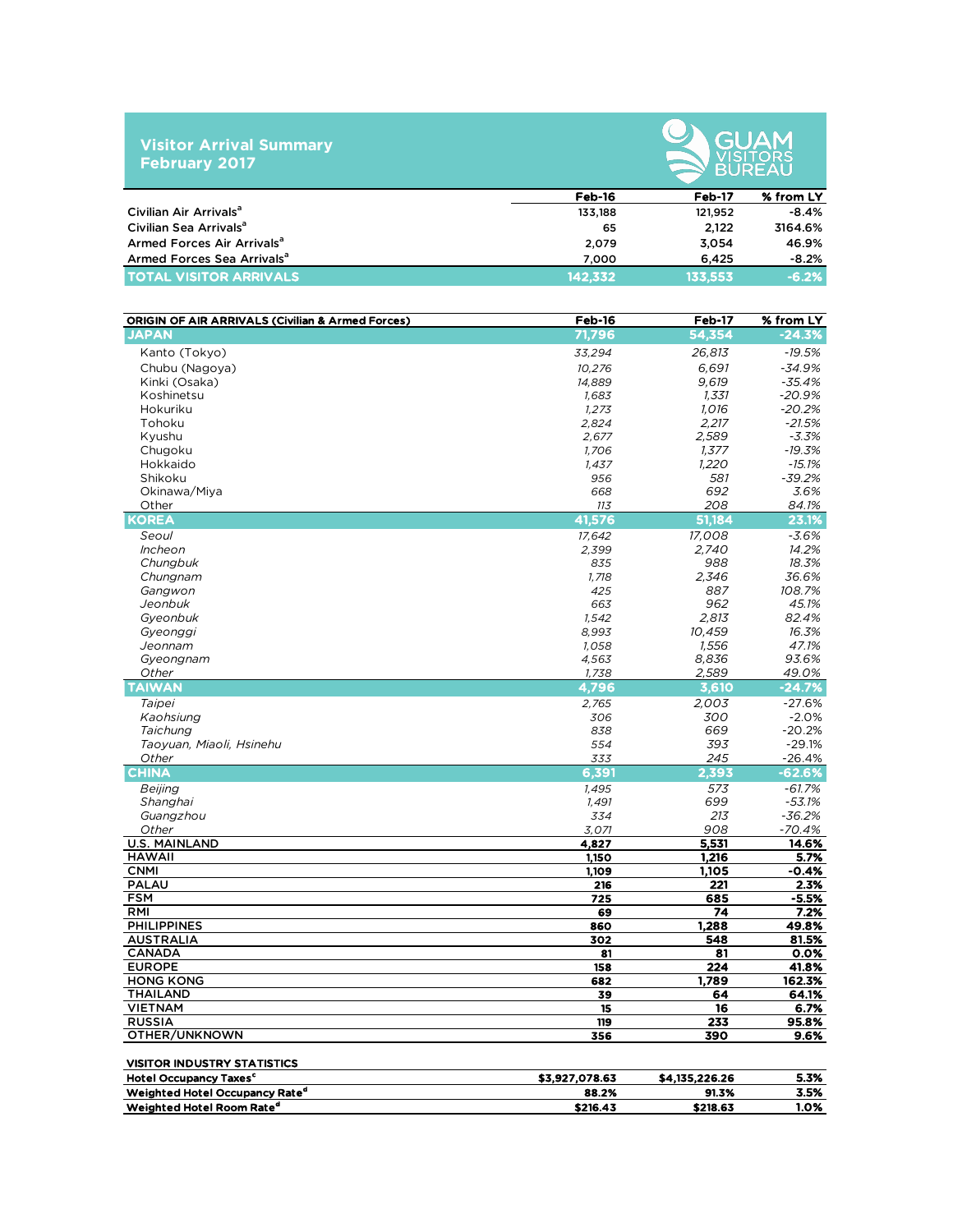#### **Guam Visitors Bureau February 2017 Visitor Arrival Summary Calendar Year-to-Date 2016/17 • Fiscal Year-to-Date 2016/17**



|                               | <b>CYTD 2016</b><br>(Jan - Feb '16) | <b>CYTD 2017</b><br>(Jan - Feb '17) | $%$ from LY | <b>FYTD 2016</b><br>(Oct - Feb '16) | <b>FYTD 2017</b><br>(Oct - Feb '17) | $%$ from LY |
|-------------------------------|-------------------------------------|-------------------------------------|-------------|-------------------------------------|-------------------------------------|-------------|
| Air Arrivals <sup>a</sup>     | 264,185                             | 260.374                             | $-1.4%$     | 628.414                             | 649.786                             | 3.4%        |
| Sea Arrivals <sup>a</sup>     | 7.406                               | 9.242                               | 24.8%       | 9.640                               | 10.746                              | 11.5%       |
| <b>TOTAL VISITOR ARRIVALS</b> | 271,591                             | 269,616                             | -0.7%       | 638,054                             | 660,532                             | 3.5%        |

| ORIGIN OF AIR ARRIVALS (Civilian & Armed Forces) | <b>CYTD 2016</b><br>(Jan - Feb '16) | <b>CYTD 2017</b><br>(Jan - Feb '17) | % from LY    | <b>FYTD 2016</b><br>(Oct - Feb '16) | <b>FYTD 2017</b><br>(Oct - Feb '17) | % from LY    |
|--------------------------------------------------|-------------------------------------|-------------------------------------|--------------|-------------------------------------|-------------------------------------|--------------|
| JAPAN                                            | 134.512                             | 111,395                             | $-17.2%$     | 323.178                             | 292.984                             | $-9.3%$      |
| Kanto (Tokyo)                                    | 62.089                              | 55,279                              | $-11.0%$     | 153,474                             | 144,232                             | $-6.0%$      |
| Chubu (Nagoya)                                   | 18,101                              | 13,288                              | $-26.6%$     | 42,898                              | 34,216                              | $-20.2%$     |
| Kinki (Osaka)                                    | 29.864                              | 20,509                              | $-31.3%$     | 69,207                              | 58.446                              | $-15.5%$     |
| Koshinetsu                                       | 3,267                               | 2,900                               | $-11.2%$     | 7,886                               | 7,801                               | $-1.1%$      |
| Hokuriku                                         | 1,989                               | 1,747                               | $-12.2%$     | 4,473                               | 4,097                               | $-8.4%$      |
| Tohoku                                           | 5,006                               | 4,159                               | $-16.9%$     | 11,554                              | 10,712                              | $-7.3%$      |
| Kyushu                                           | 4,960                               | 4,627                               | $-6.7%$      | 12,109                              | 12,146                              | 0.3%         |
| Chugoku                                          | 3,069                               | 2,810                               | $-8.4%$      | 8,323                               | 7,894                               | $-5.2%$      |
| Hokkaido                                         | 3,154                               | 3,405                               | 8.0%         | 6,238                               | 7,058                               | 13.1%        |
| Shikoku                                          | 1,602                               | 1,243                               | $-22.4%$     | 4,122                               | 3,518                               | $-14.7%$     |
| Okinawa/Miya                                     | 1,035                               | 1,040                               | 0.5%         | 1,874                               | 1,942                               | 3.6%         |
| Other                                            | 376                                 | 388                                 | 3.2%         | 1,020                               | 922                                 | $-9.6%$      |
| KOREA                                            | 90,435                              | 107,524                             | $18.9\%$     | 216,910                             | 259,526                             | 19.6%        |
| Seoul                                            | 35,653                              | 35,926                              | 0.8%         | 86,791                              | 87,993                              | 1.4%         |
| Incheon                                          | 5.359                               | 5.783                               | 7.9%         | 13.211                              | 14.749                              | 11.6%        |
| Chungbuk                                         | 1,834                               | 2,171                               | 18.4%        | 4,105                               | 4,769                               | 16.2%        |
| Chungnam                                         | 3,960                               | 4,597                               | 16.1%        | 8,915                               | 10,652                              | 19.5%        |
| Gangwon                                          | 1,338                               | 1,913                               | 43.0%        | 2,927                               | 3,859                               | 31.8%        |
| Jeonbuk                                          | 1,588                               | 1,964                               | 23.7%        | 3,343                               | 4,474                               | 33.8%        |
| Gyeonbuk                                         | 3.848                               | 5,987                               | 55.6%        | 9,068                               | 13,661                              | 50.7%        |
| Gyeonggi                                         | 19,663                              | 21,407                              | 8.9%         | 47,236                              | 53,627                              | 13.5%        |
| Jeonnam                                          | 2,477                               | 3,328                               | 34.4%        | 5,251                               | 7,336                               | 39.7%        |
| Gyeongnam                                        | 10,633                              | 18,676                              | 75.6%        | 27,219                              | 45,969                              | 68.9%        |
| Other                                            | 4,082                               | 5,772                               | 41.4%        | 8,844                               | 12,437                              | 40.6%        |
| <b>TAIWAN</b>                                    | 8,471                               | 7,458                               | $-12.0%$     | 17,497                              | 17,179                              | $-1.8%$      |
| Taipei                                           | 4,812                               | 4,320                               | $-10.2%$     | 9,876                               | 9,688                               | $-1.9%$      |
| Kaohsiung                                        | 526                                 | 538                                 | 2.3%         | 1,126                               | 1.404                               | 24.7%        |
| Taichung                                         | 1,490                               | 1,306                               | $-12.3%$     | 3,069                               | 2,840                               | $-7.5%$      |
| Taoyuan, Miaoli, Hsinehu                         | 1,071                               | 768                                 | $-28.3%$     | 2,282                               | 2,069                               | $-9.3%$      |
| Other                                            | 572                                 | 526                                 | $-8.0%$      | 1,144                               | 1,178                               | 3.0%         |
| <b>CHINA</b>                                     | 8,518                               | 6,497                               | $-23.7%$     | 13.163                              | 11.884                              | $-9.7%$      |
| Beijing                                          | 1,903                               | 1,480                               | $-22.2%$     | 2,829                               | 2,418                               | $-14.5%$     |
| Shanghai                                         | 2,187                               | 1,968                               | $-10.0%$     | 3,481                               | 3,690                               | 6.0%         |
| Guangzhou                                        | 577                                 | 600                                 | 4.0%         | 969                                 | 1,152                               | 18.9%        |
| Other                                            | 3,851                               | 2,449                               | $-36.4%$     | 5,884                               | 4,624                               | $-21.4%$     |
| <b>U.S. MAINLAND</b><br><b>HAWAII</b>            | 10,224                              | 11,333                              | 10.8%        | 23,943                              | 25,539                              | 6.7%         |
| <b>CNMI</b>                                      | 2,398<br>2,322                      | 2,414<br>2,468                      | 0.7%<br>6.3% | 5,606<br>6,395                      | 6,114<br>6,730                      | 9.1%<br>5.2% |
| PALAU                                            | 479                                 | 439                                 | -8.4%        | 1,853                               | 1,577                               | -14.9%       |
| <b>FSM</b>                                       | 1,388                               | 1,428                               | 2.9%         | 4,122                               | 4,255                               | 3.2%         |
| RMI                                              | 138                                 | 136                                 | $-1.4%$      | 370                                 | 441                                 | 19.2%        |
| <b>PHILIPPINES</b>                               | 1,606                               | 2,520                               | 56.9%        | 5,680                               | 9,542                               | 68.0%        |
| <b>AUSTRALIA</b>                                 | 598                                 | 689                                 | 15.2%        | 1,085                               | 1,115                               | 2.8%         |
| CANADA                                           | 148                                 | 187                                 | 26.4%        | 374                                 | 443                                 | 18.4%        |
| <b>EUROPE</b>                                    | 316                                 | 436                                 | 38.0%        | 890                                 | 1,009                               | 13.4%        |
| <b>HONG KONG</b>                                 | 1,211                               | 3,822                               | 215.6%       | 3,730                               | 7,321                               | 96.3%        |
| <b>THAILAND</b>                                  | 82                                  | 93                                  | 13.4%        | 197                                 | 196                                 | $-0.5%$      |
| <b>VIETNAM</b>                                   | 48                                  | 38                                  | $-20.8%$     | 91                                  | 68                                  | $-25.3%$     |
| <b>RUSSIA</b>                                    | 561                                 | 649                                 | 15.7%        | 1,408                               | 1,596                               | 13.4%        |
| OTHER/UNKNOWN                                    | 730                                 | 848                                 | 16.2%        | 1.922                               | 2,267                               | 18.0%        |
| <b>VISITOR INDUSTRY STATISTICS</b>               |                                     |                                     |              |                                     |                                     |              |
| <b>Hotel Occupancy Taxes<sup>c</sup></b>         | \$7,843,129.73                      | \$8,600,760.32                      | 9.7%         | \$16,878,929.36                     | \$18,701,367.80                     | 10.8%        |

| <b>Hotel Occupancy</b><br>v Taxes'         | \$7.843.129.73 | \$8,600,760.32 | 9.7% | \$16,878,929,36 | \$18,701,367.80 | 10.8% |
|--------------------------------------------|----------------|----------------|------|-----------------|-----------------|-------|
| Weighted Hotel Occupancy Rate <sup>d</sup> | 83.9%          | 89.3%          | 6.4% | --<br>.1.4%     | 87.0%           | 12.4% |
| Weighted Hotel Room Rate <sup>d</sup>      | \$215.22       | \$225.12       | 4.6% | \$201.09        | \$207.46        | 3.2%  |

Note: CYTD is Calendar Year-to-Date and FYTD is Fiscal Year-to-Date. 2016/17 visitor arrivals may exclude Armed Forces sea arrival statistics and may not be comparable to figures last year. Visitor statistics will be updated once the data is made available. Armed Forces sea arrivals exclude HP (home ported) or MSC (military sea command) personnel. Source: <sup>a</sup>Civilian air & sea arrivals. Customs Declaration Forms, Customs & Quarantine Agency. Processed by the Guam Visitors Bureau. Sources: 『Japan Guam Travel Association, <sup>c</sup>Hotel Occupancy Tax collections are unaudited. Department of Administration, STR Global (Hotel Occupancy and ADR Report)